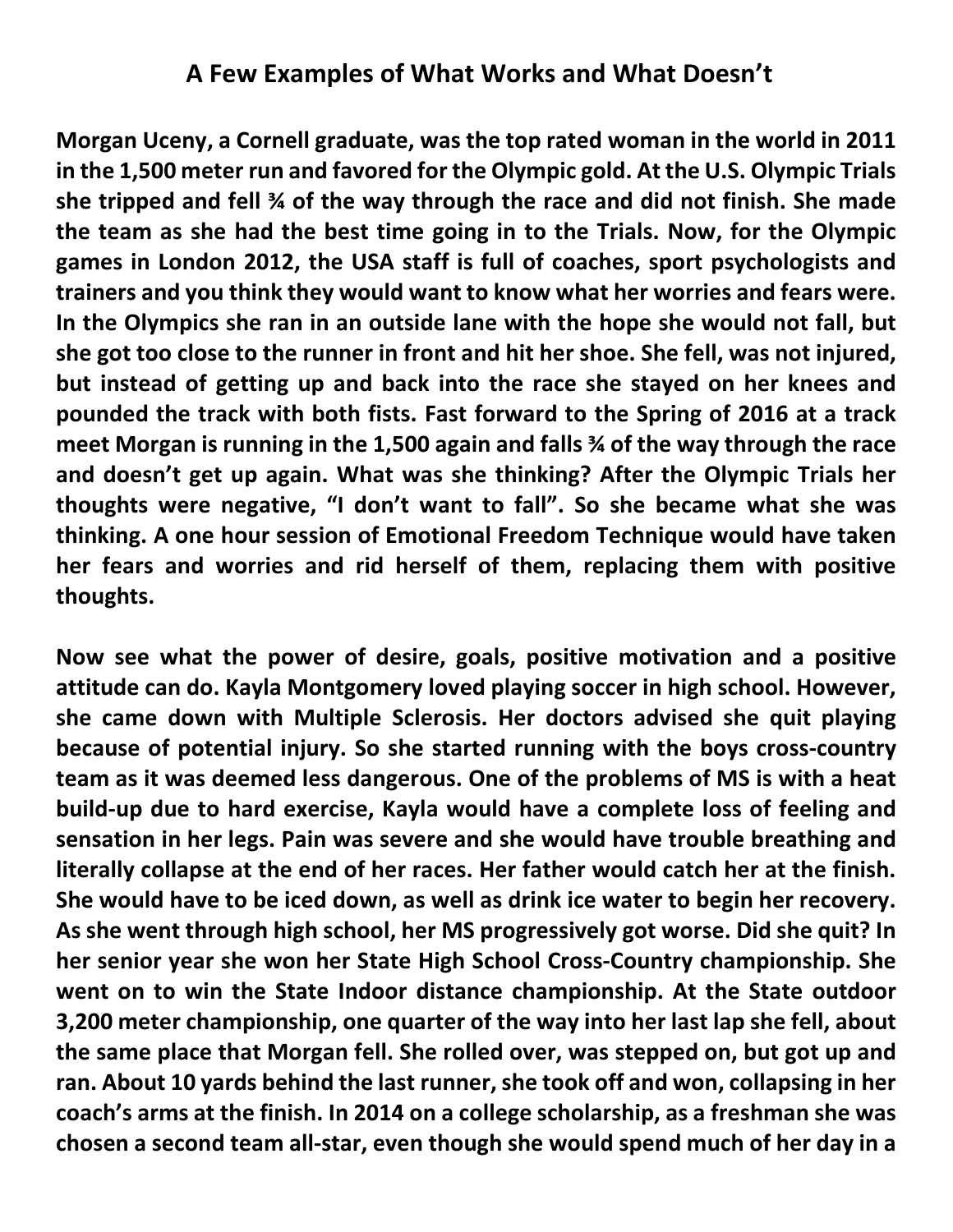**wheelchair. Watch her story on You Tube "Catching Kayla" at 15:11 or a shorter version on You Tube "Young Athlete Pushes the Limits of a Crippling Disease".**

**In general, we don't realize the power of negative thoughts verses positive thoughts. Richard Hunt, a retired Jesuit priest and a skilled healer tells the story of a divorcee who came to him for help because she had cancer. After a while her cancer disappeared. He told her she had emotional issues she needed to address as the cancer may return or another illness would, more than likely, take its place. She had gone through a terrible divorce and hated her husband, even though he**  was no longer in her life. Within a year, she was back looking for help as the cancer **had reappeared. Again, after a while the cancer disappeared and again he said you need to address this hate you have, but she wouldn't. So, though her husband was no longer in her life, her hate for him, that she would not let go, would be her demise.**

**Plato, in "Charmides", written in 380 BC, said, "The cure of the part should not be attempted without the treatment of the whole; and also, no attempt should be made to cure the body without the soul, and therefore if the head and the body are to be well, you must begin by curing the mind. That is the first thing…for this is the great error of our day in the treatment of the human body, that physicians separate the soul from the body". Sadly, almost 2,400 years later this is still the case.**

**People will often self-heal without knowing it by putting their hands on meridian points of the body that address the issues they are facing. Examples are, putting your fingers on your temples while cradling your chin at hearing upsetting news; covering your forehead with your hand during a time of distress; clasping your chin (the Thinking Man statue) as you try to figure something out; bringing your index finger to the top of your forehead while touching your thumb to your temple as you quietly contemplate a problem. These are some of the ways we contact comfort spots automatically and unconsciously. It is a universal human tendency to use our hands for support and comfort. This is using EFT without knowing it.**